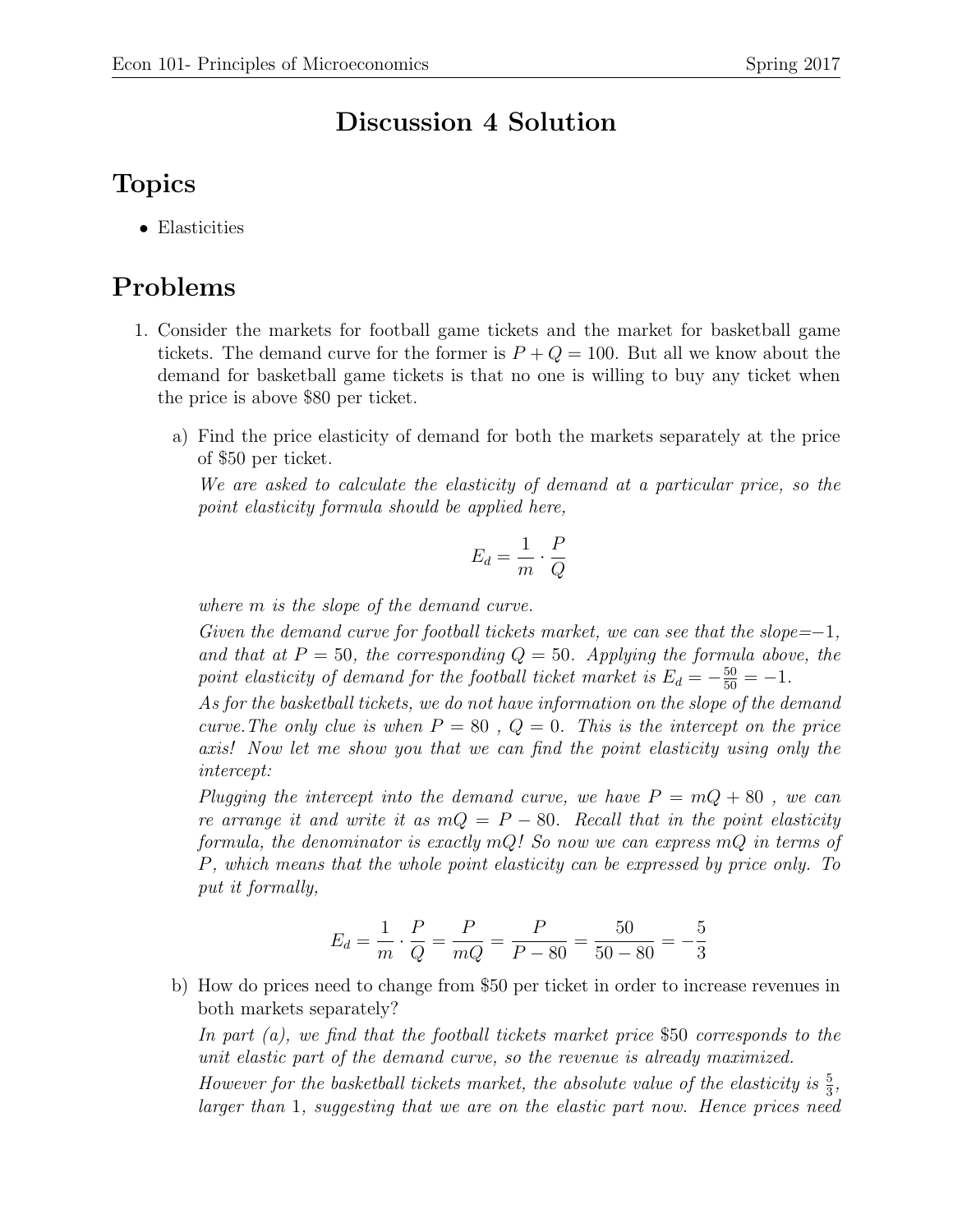to go down in order to increase revenue. (In particular price needs to go down to 40 per ticket to maximize revenue.)

c) How do the elasticities at price of \$50 differ in the two markets if instead of the maximum willingness to pay for basket ball is \$100 instead of \$80.

In this case, the y-axis intercept changes to 100 instead of 80. Using the last formula in (a),

$$
E_d = \frac{1}{m} \cdot \frac{P}{Q} = \frac{P}{mQ} = \frac{P}{P - 100} = \frac{50}{50 - 100} = -1
$$

So we can see that the elasticities of demand for basket ball tickets is  $-1$ , the same as football tickets.

OBSERVATION: Markets with linear demand curves and the same y-axis intercepts have the same elasticities at a given price, no matter how the slopes differ.

2. The following table gives part of the demand schedule for widgets in USA:

| Quantity Demanded |  |  |
|-------------------|--|--|

a) Calculate the price elasticity of demand as the price increases from \$1 to \$3 using the mid-point formula. What happens to the total revenue as a result of the price increase?

Using the midpoint elasticity formula, we have :

$$
E_d = \frac{\frac{10 - 18}{(10 + 18)/2}}{\frac{3 - 1}{(3 + 1)/2}} = -\frac{4}{7}
$$

Therefore,  $|E_d|$  is less than 1, so demand is inelastic on this portion of the demand curve. Hence, an increase in price will increase total revenue.

b) Calculate the price elasticity of demand as the price increases from \$3 to \$5 using the mid-point formula. What happens to the total revenue as a result of the price increase?

Using the midpoint elasticity formula, we have :

$$
E_d = \frac{\frac{4-10}{(4+10)/2}}{\frac{5-3}{(5+3)/2}} = -\frac{12}{7}
$$

Therefore,  $|E_d|$  is larger than 1, so demand is elastic on this portion of the demand curve. Hence, a decrease in price will increase total revenue.

3. Suppose demand for Donuts in Madison is given by  $P = 120 - 3Q$